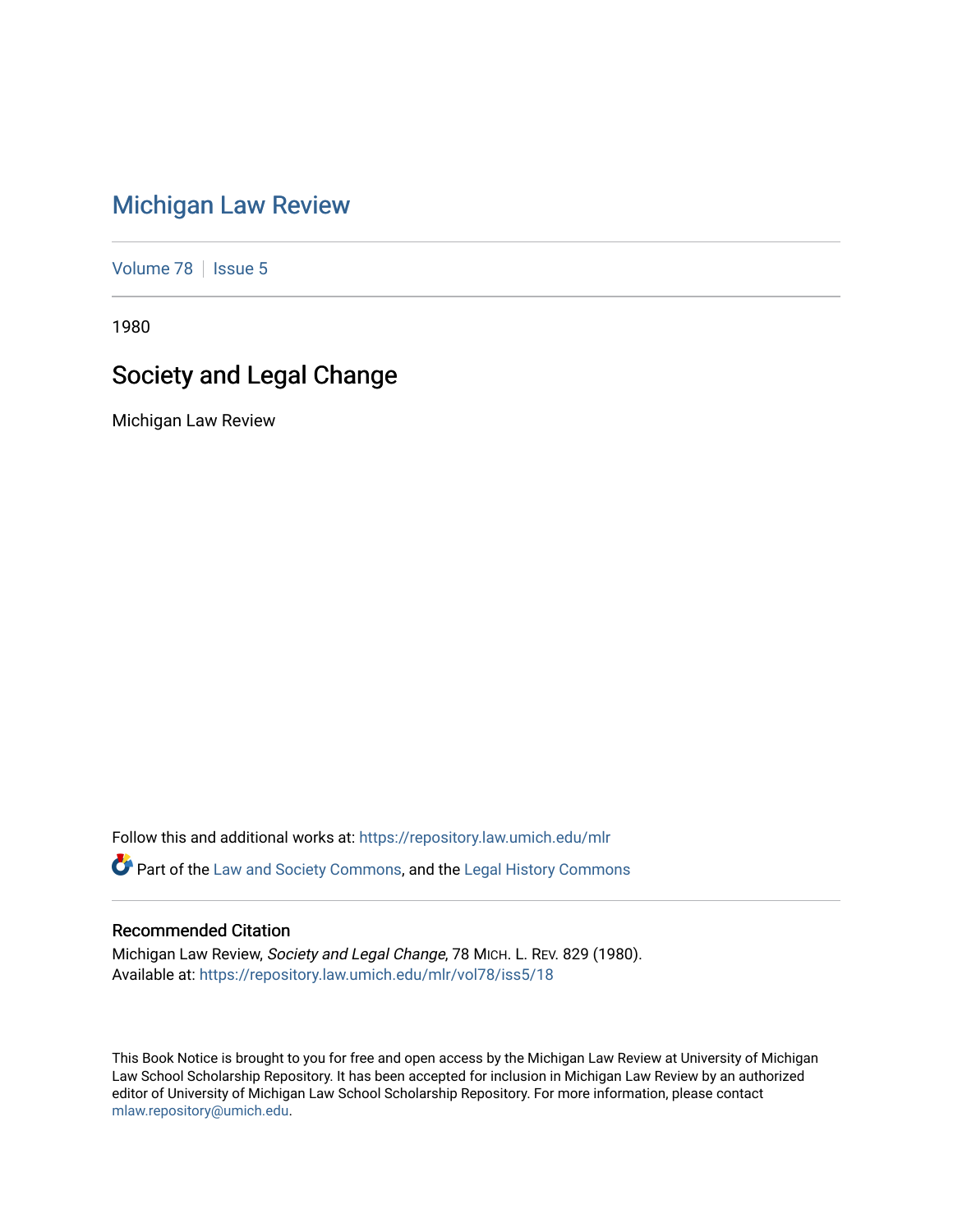SOCIETY AND LEGAL CHANGE\* By *Alan Watson.* Edinburgh: Scottish Academic Press. 1977. Pp. xi, 148. £3.75.

Most contemporary American legal historians agree that post-Revolutionary American society shaped and was shaped by evolving rules of private law.<sup>1</sup> Morton Horwitz, for example, argues that antebellum judges aggressively manipulated common-law doctrines to promote commercial development and to direct power and wealth to emerging entrepreneurial and commercial groups.2 More specifically, the legal establishment modified private law to facilitate the transfer of capital and credit, reduce the liability of sellers, and decrease the vulnerability of employers.<sup>3</sup>

Alan Watson's engaging 150-page book rejects this view of legal development. Instead, it marvels that Western societies for centuries supported systems of private law that remain hopelessly out of step with the needs and aspirations of their citizens, particularly those of their dominant classes. For Watson, archaic rules of private law endure by the grace of inertia in legal reform and society's remarkable tolerance for the irrational. Watson draws freely from his encyclopedic knowledge of Western legal traditions for evidence to support his thesis. And, not surprisingly, he relies heavily on his earlier work. The finished product is crisp and engaging.

The first two thirds of *Society and Legal Change* analyzes rules of private law ''which serve neither the interests of society at large or its ruling class nor the interests of anyone else" (p. 6). Watson devotes several chapters to various aspects of Roman contract, property, and family law. The concept of *patria potestas* - the power of a father over his descendants — kept children from owning property and made commercial arrangements cumbersome. In the author's view, it is an excellent example of a legal rule that remained on the books long after it had become "wildly out of step both with the needs of the society and the life-style of the society, its leaders in-

2. *See* **M.** HORWITZ, *supra* note l, at xv-xvi and *passim.* 

<sup>\*</sup> This book review was prepared by an Editor of the *Michigan Law Review* - Ed.

l. *See, e.g.,* G. GILMORE, THE AGES OF AMERICAN LAW (1977); M. HORWITZ, THE TRANSFORMATION OF AMERICAN LAW, 1780-1860 (1977); J. HURST, LAW AND THE CONDI-TIONS OF FREEDOM IN THE NINETEENTH-CENTURY UNITED STATES (1956); L. LEVY, THE LAW OF THE COMMONWEALTH AND CHIEF JUSTICE SHAW (1957); W. NELSON, AMERICANIZA-TION OF THE COMMON LAW (1975).

<sup>3.</sup> *See, e.g.,* **M.** HORWITZ, *supra* note I; W. NELSON, *supra* note l. Judge Lemuel Shaw, for example, introduced the "fellow servant rule," which eliminated the liability of an employer for workers injured as the result of fellow workers' negligence. *See* L. LEVY, *supra* note l, at ch. 10. Judges also applied notions of common-law conspiracy to prosecute nascent labor unions. *See id* at ch. 11. For an excellent collection of early labor decisions, see A DOCUMEN-TARY HISTORY OF AMERICAN INDUSTRIAL SOCIETY (J. Commons and G. Gilmore, eds. 1958).

<sup>829</sup>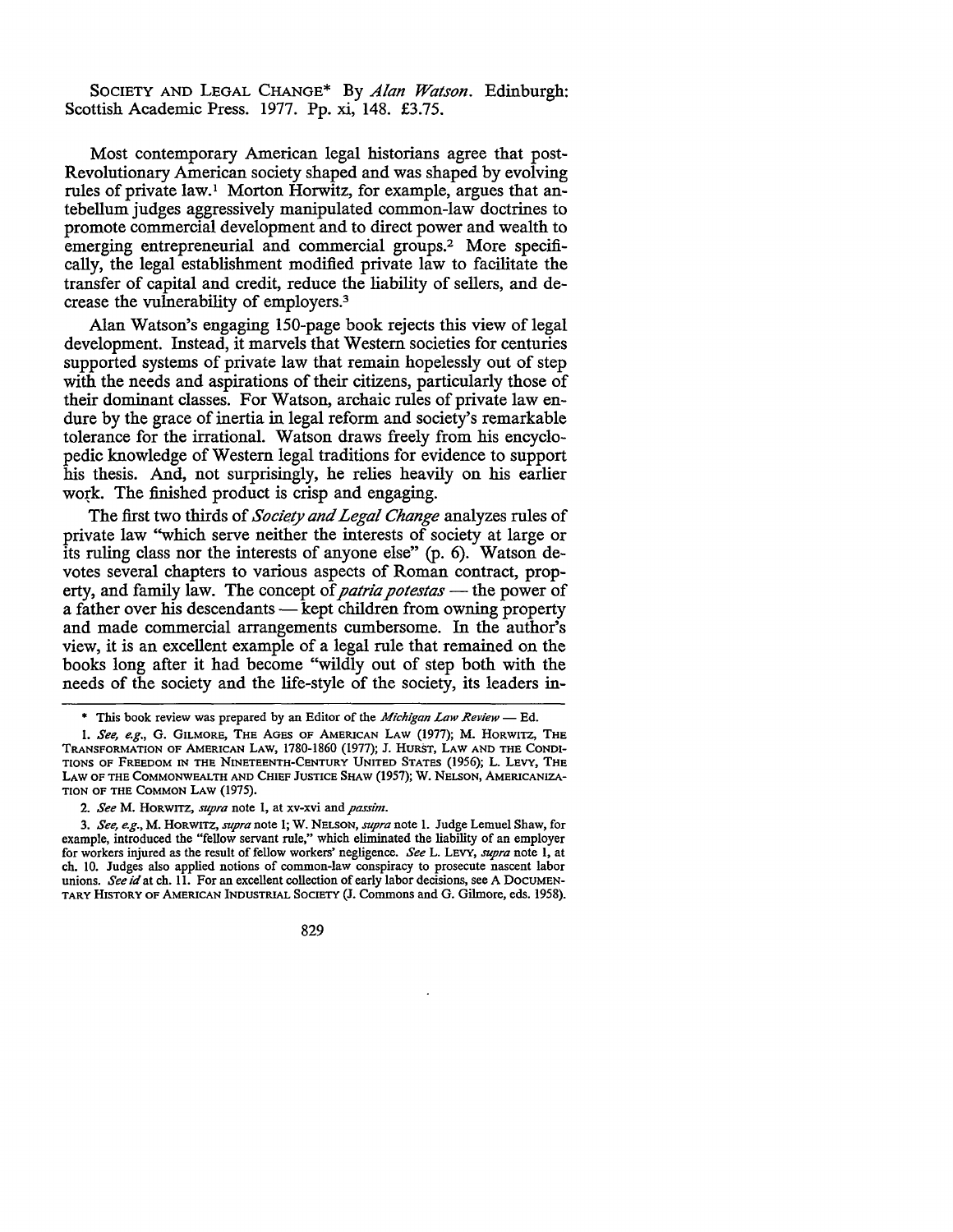eluded" (p. 29).4 Watson next studies the English law of future interests, title registration, defamation, and felony /misdemeanor distinctions, finding that private legal rules in these areas also failed to keep pace with social change. For example, England still has not adopted a system of compulsory title registration even though the benefits of such a system have been clearly demonstrated and the existing land conveyancing system is expensive and needlessly complex.

Watson draws several lessons from the private law's failure to meet the needs of society and its ruling elite. His foremost concern is that there is no effective mechanism to rationalize and modernize private law. He finds legislatures overburdened and too sensitive to the pressures of special interest groups. On the other hand, he finds judges' authority too limited to permit them to indulge in comprehensive law reform. Forced to follow irrational statutory and precedential mandates, judges must make legal rules more technical and obscure in order to moderate their undesirable effects  $-$  a process Watson dubs "legal scaffolding." He concludes that a case can "be made out for the proposition that it would be beneficial to have a law making body intermediate between the courts and the legislature; with greater and more systematic powers of law making than courts have, but not subject to the political pressures experienced by legislatures" (p. 133).<sup>5</sup>

In his final chapter, Watson prescribes a program for investigating the causes of legal development: "[A] particular country [should] be studied for a considerable period of its history during which it underwent marked changes in its circumstances whether social, economic, political, or religious. One should then look at its private law to see how quickly, if at all, the legal rules did in general respond to the change in society" (p. 140). Yet, as noted above, several prominent historians have conducted such an investigation of private law in nineteenth-century America.6 Their unanimous conclusion that private-law rules were closely interwoven with the needs and aspirations of nineteenth-century society (or a dominant seg-

a body immune from "political pressures" are considerable.

6. *See, e.g.,* M. HORWITZ, *supra* note l; J. HURST, *supra* note I; W. NELSON, *supra* note 1.

<sup>4.</sup> In practice, the harsh effects of *patria poles/as* were mitigated through *emancipatio* (a ceremony that artificially ended the *patria poles/as)* and the *pecu/ium* (a fund that the father set aside for those in his *poles/as)* (pp. 24-25).

<sup>5.</sup> Such bodies may already exist *de facto* in the United Kingdom in the English and Scottish Law Commissions (p. 136), and in the United States in the American Law Institute and the Commissioners on Uniform State Laws. Yet Watson's criticism of judges is equally applicable to his proposed intermediate body of elite law-makers:

The power of the interpreters to reform the law or keep it static is, despite everything, considerable. These interpreters will form a small group within a society - indeed, a small group even among lawyers — and their views need not correspond to society as a whole. Loyalty to the group or to a wider circle of lawyers may deform the law further. P. 121. Moreover, the political ramifications of vesting such substantial law-making powers in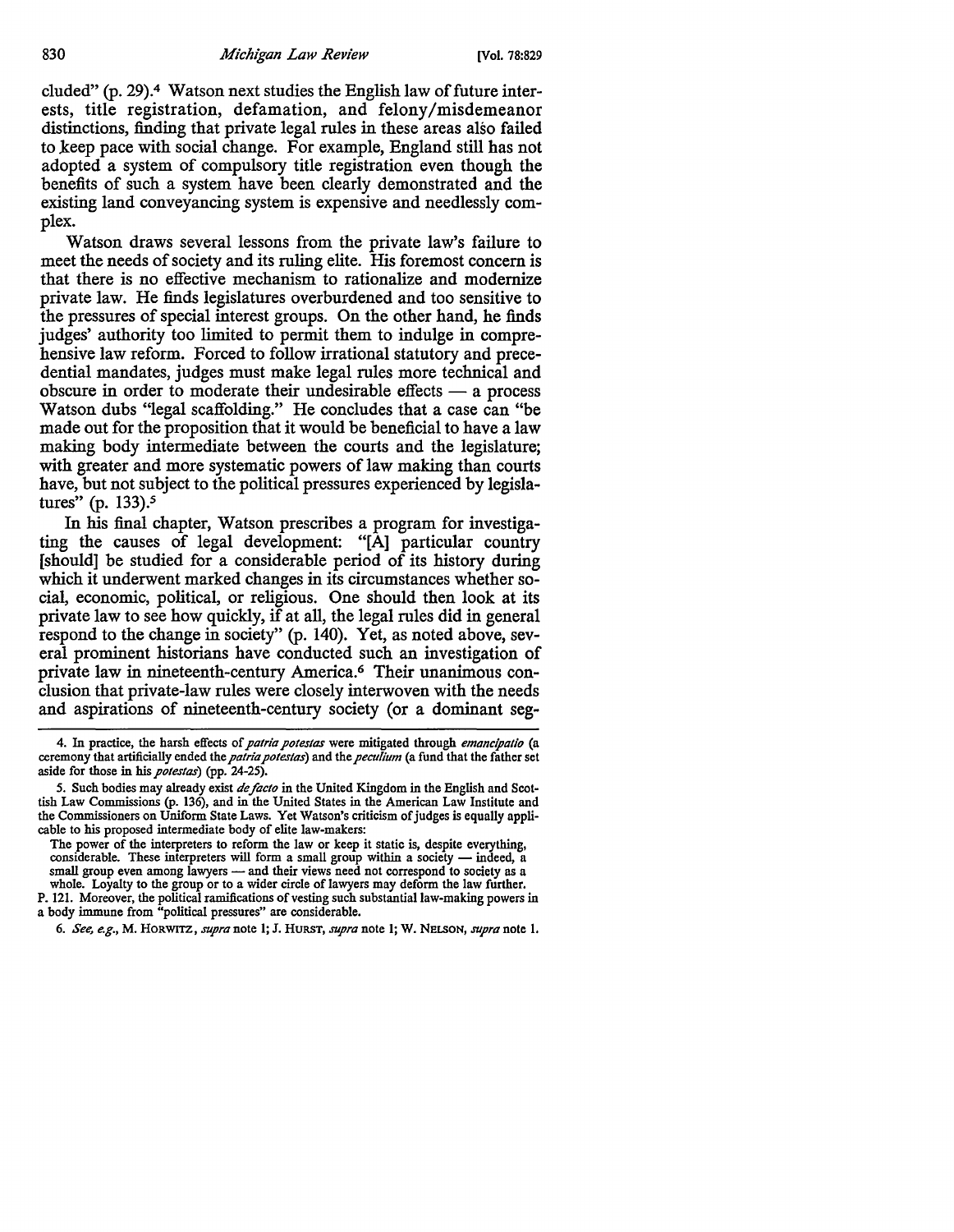ment of that society7) raises doubts about whether Watson's thesis (if valid) is applicable to legal institutions on this side of the Atlantic.

The opposite conclusions of Watson and the American historians might reflect different evidentiary emphasis. The American historians focused their attention on those aspects of private law closely related to commercial development - negotiable instruments, contracts, employer-employee relations, and torts. Watson's main concern, in contrast, is with private law in general. As a broad proposition, his contention that legal rules often endure long after they cease to benefit society or its dominant classes is well documented. But in the specific sphere of post-Roman<sup>8</sup> commercial law, the evidence seems to be on the other side. Had he been careful to limit his thesis to noncommercial private law, Watson might have escaped the need to confront the American evidence.

It may be, however, that the divergence between Watson and the American historians has a more structural cause: the uniquely important role of judges in the American legal process. Chief Justice Lemuel Shaw of the Massachusetts Supreme Court, the most prolific of all American judges, sought to explain the unusually creative role that judges played in nineteenth-century jurisprudence:

It is one of the great merits and advantages of the common law, that, instead of a series of detailed practical rules, established by positive provisions . . . the common law consists of a few broad and comprehensive principles, founded on reason, natural justice, and enlightened public policy . . . . These general principles of equity and policy are rendered precise by . . . usage [and] judicial exposition . . . . 9

Whether or not one approves of Shaw's heuristic theory, his picture of the innovative jurist seems to fit well with our knowledge of the colonial experience. Lacking law books and technical training, the early American legal community developed an organic conception of law that lacked sharp distinctions between common law, custom, and community standards.<sup>10</sup> Unlike the hierarchical British

7. For Hurst, nineteenth-century law evolved in response to a broad consensus of goals and values in American society; for Horwitz, it evolved in response to the desires of the dominant commercial classes, which he perceived to be in conflict with the interests of other segments of society. *See* M. HORWITZ, *supra* note I; J. HURST, *supra* note I.

8. Watson does consider aspects of the Roman commercial law of contract and novation. Because of the paucity of evidence regarding the values and aspirations of Roman society and its ruling elite, it is difficult to determine the correlation between important rules of commercial law and the desires of commercial and entrepreneurial groups. In addition, Watson suggests that Roman jurists disregarded the relation of law and "extra-legal" matters, a phenomenon, that if true, contrasts sharply with nineteenth-century American jurisprudence (pp. 44, 46 n.48).

10. *See* 1 D. BOORSTIN, THE AMERICANS 199-205 (1958). In his important study of legal development in Plymouth colony, Julius Goebel concludes that English legal doctrines were rarely received without substantial modification into American legal institutions:

Local custom, substantive as the Winchester measure, pretentious as the notion of the code, ineradicable as the methods of law administration, fortuitous as a form of tenure;

<sup>9.</sup> Norway Plains Co. v. Boston & Me. R.R., 67 Mass. (1 Gray) 263, 267 (1854).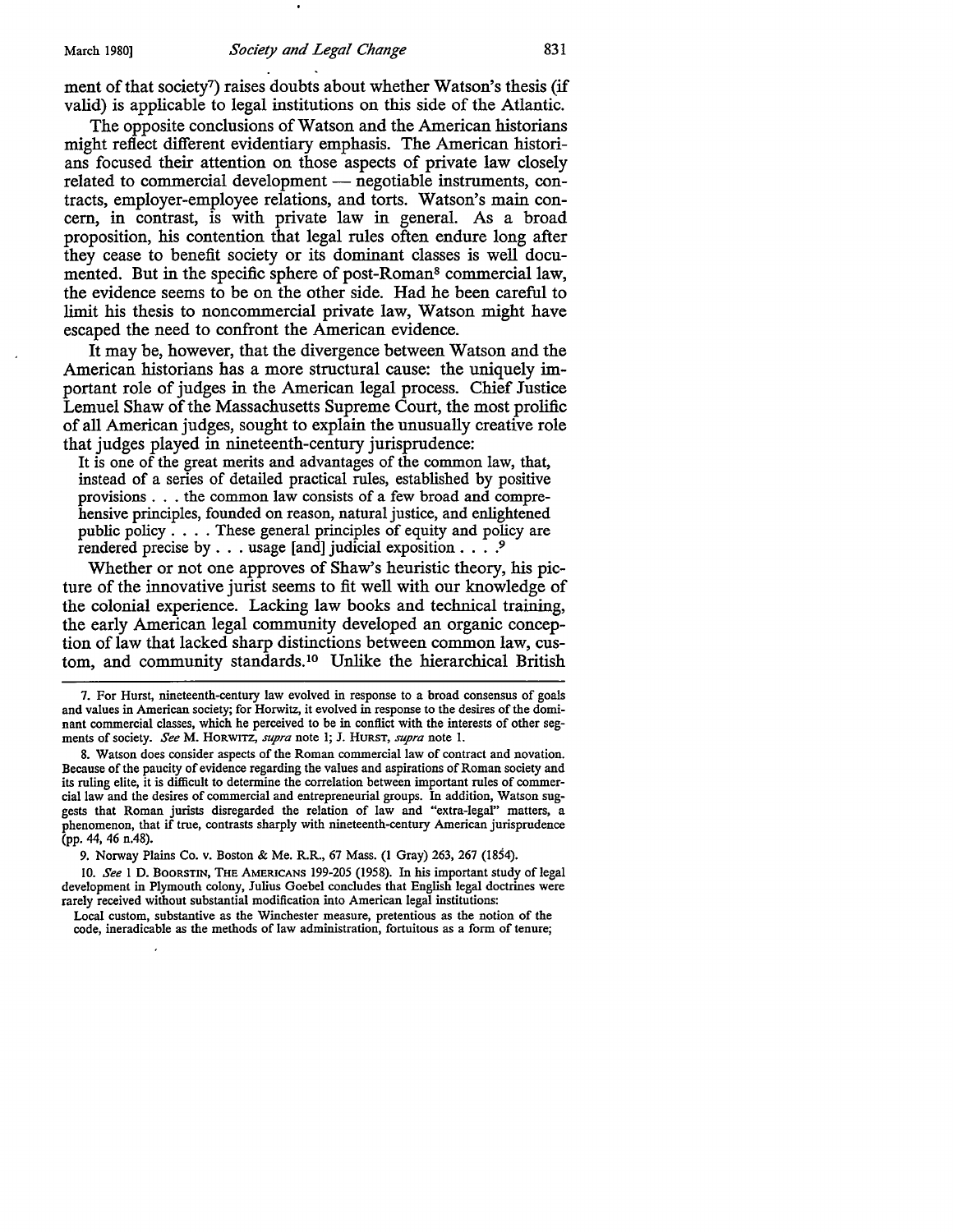legal system, colonial courts combined the rules of admiralty, borough, manor, and often equity in their effort to discover principles of justice appropriate to the new society. The level of experimentation in colonial courts was so high that the English provincial governments became alarmed; the General Court of Massachusetts, for one, published a "Declaration" designed to establish congruity between Massachusetts and English law.<sup>11</sup> Significantly, however, the Declaration discussed only public law. Throughout the colonial and Revolutionary periods, the dearth of law digests and the lay character of the legal community may have made judicial "creativity" inevitable.

[A]lthough English authorities were cited constantly, they appear to have expanded rather than restricted judicial discretion. Because of the very perplexities of colonial law the judges were free, indeed were driven, to select and to innovate in order to adjust continually to local circumstances. "I never presumed to call myself a Lawyer," wrote Thomas Hutchinson of his experiences as Chief Justice of the Massachusetts Superior Court from 1760-69. "The most I could pretend to was when I heard the Law laid on both sides to judge what was right."12

Thus, American judges, unlike their counterparts in England and South Africa,<sup>13</sup> may have been free to fashion rules of private law appropriate to American soil, borrowing from other systems only when helpful. If the American judiciary was indeed an effective mechanism for the systematic modernization of private law, 14 Watson's thesis would seem unsuited to this country's experience.

*Society and Legal Change* is an important contribution to the historiography of legal development; students of private law must consider the important questions Watson raises regarding scaffolding and the potential for systematic law reform. Substantial additional investigation is necessary to determine the extent to which private

Goebel, *King's Law and Local Custom in Seventeenth Century New England,* 31 CoLUM, L. REV. 416,447 (1931).

11. See A Declaration of the General Court holden at Boston 4(9) 1646, reprinted in, A COL-LECTION OF ORIGINAL PAPERS RELATIVE TO THE HISTORY OF THE COLONY OF MASSACHU• SETTS-BAY 196 (f. Hutchinson ed. 1769).

12. G. WOOD, THE CREATION OF THE AMERICAN REPUBLIC, 1776-1787, at 297 (1969).

13. The South African judges Watson refers to seem particularly obsessed with tracing legal doctrines back through history to their English, Roman-Dutch, and Justinian roots. In fact one judge relied on some thirty medieval juristic authorities (finally reaching a statute written circa 287 B.C.) in order to determine the "correct" rule regarding an owner's liability for damage caused by his dog in the absence of negligence on the part of the owner (pp. 82-83),

14. *See generally* M. HORWITZ, *supra* note 1; L. LEVY, *supra* note 1; W. NELSON, *supra* note 1. It is instructive to note that Watson does not analyze the opinions of Lord Mansfield, the eighteenth-century British jurist whose transformation of English commercial law to reflect laissez-faire business doctrines presaged the efforts of Shaw and other American judges.

bitter experience at the hands of a zealous bishop and his pursuivants, or a stony-hearted evicting landlord; hope and salvation in the Word of God preached by word or pamphlet, these things are the materials that went with settlers to Plymouth and out of which their law was fashioned.